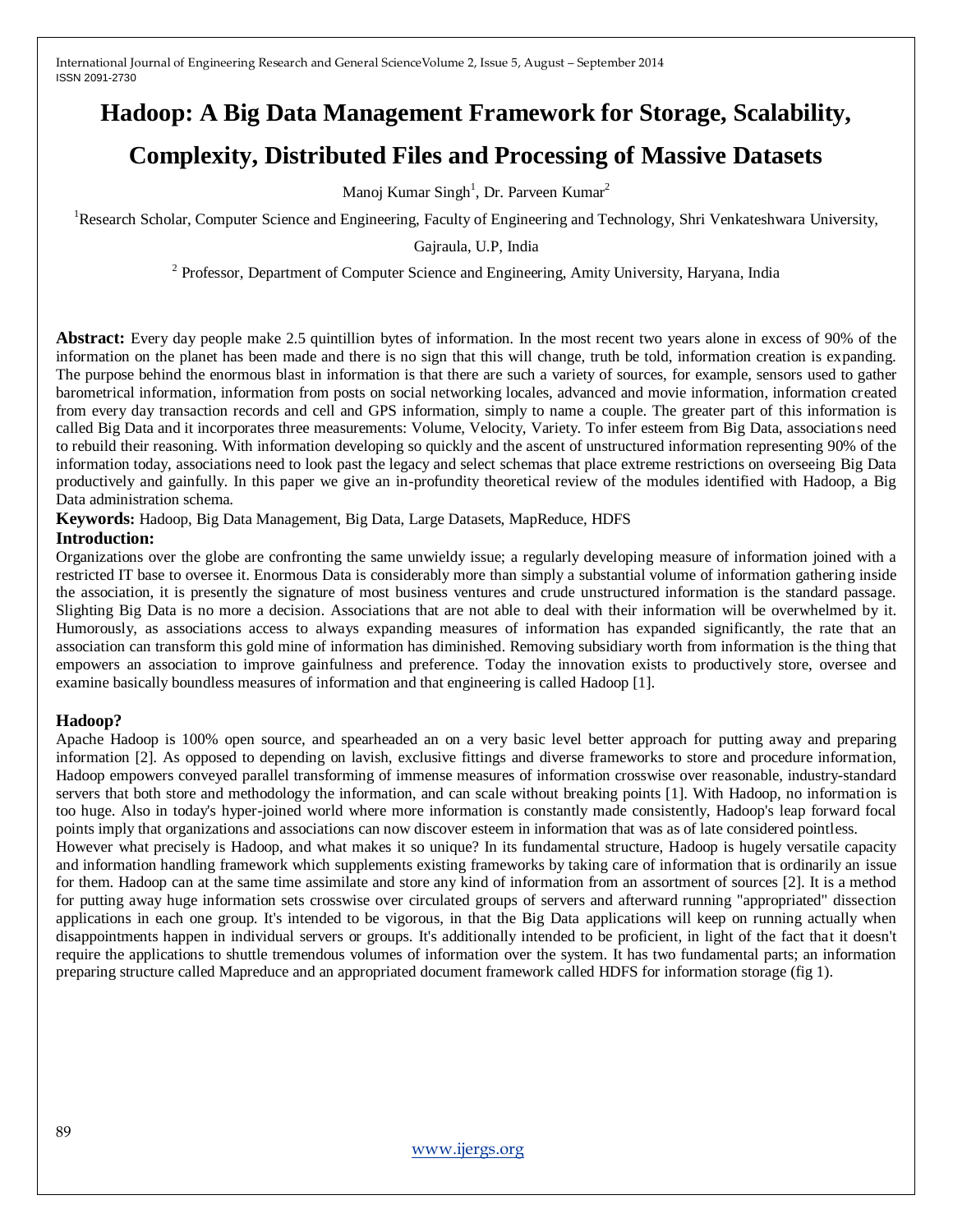

These are the parts that are at the heart of Hadoop however some different segments Hbase, Pig, Hive, Impala Sqoop, Chukwa, YARN, Flume, Oozie, Zookeeper, Mahout, Ambari, Hue, Cassandra, and Jaql(fig 2). Every module fills it need in the substantial Hadoop biological system, right from organization of huge bunches of datasets to inquiry administration. By contemplating every module and accomplishing learning on it, we can successfully execute answers for Big Data[1].





### **Hadoop Distributed File System (HDFS**

The Hadoop Distributed File System (HDFS) [1] is a dispersed record framework intended to run on merchandise fittings. Despite the fact that we may discover numerous likenesses with existing appropriated record frameworks, they are much diverse .HDFS has a high level of shortcoming tolerance and is typically produced for conveying on ease equipment. Hadoop Distributed File System gives proficient access to information and is fitting for applications having enormous information set.

HDFS has expert slave structural engineering, with a solitary expert called the Namenode and numerous slaves called DataNodes.NameNode oversees and store the meta-information of the record framework [5]. The metadata is kept up in the fundamental memory of the Namenode to guarantee quick get to the customer, on read/compose demands [5]. Datanodes store and administration read/compose asks for on documents in HDFS, as regulated by the Namenode (Fig 3i). The records put away into HDFS are duplicated into any number of Datanodes according to design, to guarantee dependability and information accessibility. These reproductions are circulated over the bunch to guarantee fast reckonings. Documents in HDFS are separated into littler squares, regularly square size of 64mb, and each one piece is recreated and put away in different Datanodes. The Namenode keeps up the metadata for each one record put away into HDFS, in its fundamental memory. This incorporates a mapping between put away filenames, the comparing squares of each one record and the Datanodes that have these pieces. Henceforth, every solicitation by customer to make, compose, read or erase a record passes through the Namenode (Fig 3ii). Utilizing the metadata put away, Namenode need to regulate each solicitation from customer to the fitting set of Datanodes. The customer then speaks specifically with the Datanodes to perform record operations [5].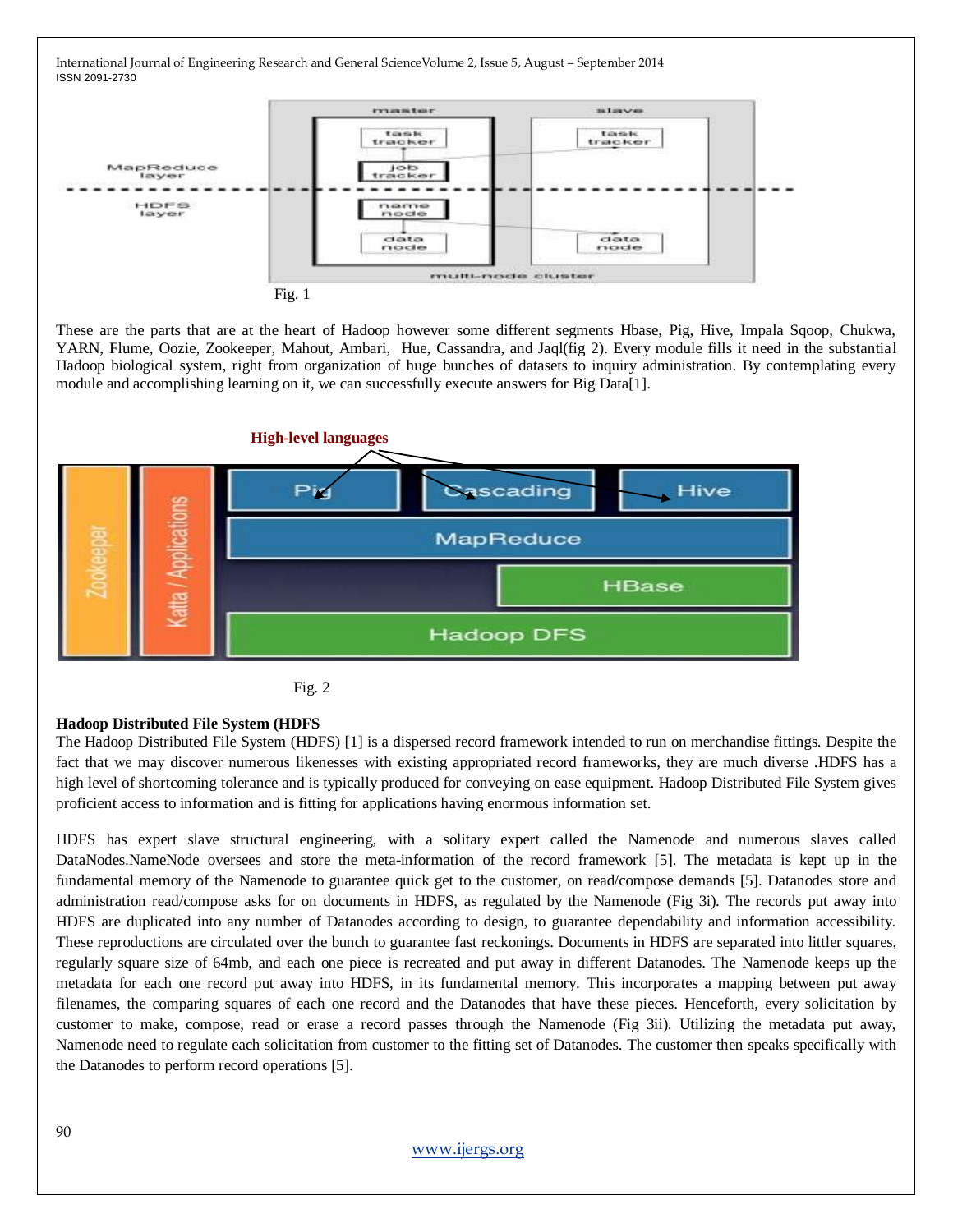

#### **MapReduce**

Mapreduce is a programming model and a related usage for handling and producing expansive information sets with a parallel, dispersed calculation on a bunch. Computational preparing can happen on information put away either in a file system (unstructured) or in a database (organized) [16]. Mapreduce can exploit territory of information, transforming it on or close to the stockpiling possessions to decrease the separation over which it must be transmitted. The expert hub takes the data, partitions it into more modest sub-issues, and appropriates them to laborer hubs. A specialist hub may do this again thus, prompting a multi-level tree structure. The specialist hub forms the littler issue, and passes the reply once more to its ace hub. The expert hub then gathers the explanations for all the sub-issues and joins together them somehow to structure the yield – the response to the issue it was initially attempting to fathom. The Mapreduce motor comprises of a Jobtracker and a Tasktracker. Mapreduce Jobs are submitted to the Jobtracker by the customer [6]. The Jobtracker passes the occupation to the Tasktracker hub which tries to keep the work near the information. Since HDFS is a rack mindful record framework, the Jobtracker knows which hub holds the information, and which different machines are adjacent. On the off chance that the work can't be facilitated on the genuine hub where the information dwells, necessity is given to hubs on the same rack. This lessens system activity on the primary spine system. On the off chance that a Tasktracker comes up short or times out, that some piece of the employment is reschedule.

#### **HBase**

Hbase is the Hadoop application to utilize when you oblige ongoing read/compose irregular access to vast datasets. This is a nonsocial disseminated database model [17]. Hbase gives line level questions as well as utilized for constant application transforming dissimilar to Hive. Despite the fact that Hbase is not an accurate substitute for customary RDBMS, it offers both, direct and secluded versatility and is strictly keeps up consistency of read and compose which as an exchange helps in programmed failover help. Hbase is not social and does not help SQL, yet given the correct issue space, it can do what a RDBMS can't: have substantial, inadequately populated tables on groups produced using ware fittings [18]. The sanctioned Hbase utilization case is the webtable, a table of slithered site pages and their traits, (for example, dialect and MIME sort) keyed by the page URL. The webtable is huge, with line tallies that run into the billions.

#### **Pig (Programming Tool)**

Pig is an abnormal state stage for making MapReduce projects utilized with Hadoop. The dialect for this stage is called Pig Latin [19]. Pig was at first created at Yahoo! to permit individuals utilizing Hadoop to center all the more on examining extensive information sets and invest less time needing to compose mapper and reducer programs. The Pig programming dialect is intended to handle any sort of information. The Apache Pig, incorporates a Pig Latin programming dialect for communicating information streams, is an abnormal state dataflow dialect which is utilized to decrease the complexities of MapReduce by changing over its administrators into MapReduce code. It utilizes SQL-like operations to be performed on vast conveyed datasets. Pig Latin digests the programming from the Java MapReduce colloquialism into a documentation which makes MapReduce programming abnormal state, like that of SQL for RDBMS frameworks [20]. Pig Latin could be expanded utilizing UDF (User Defined Functions) which the client can compose in Java, Python, JavaScript, Ruby or Groovy and after that call straightforwardly from the dialect.

#### **Hive**

Hive is an information distribution center base based on top of Hadoop for giving information synopsis, inquiry, and analysis.[1]while at first created by Facebook [21]. Hive was made to make it feasible for experts with solid SQL abilities to run questions on the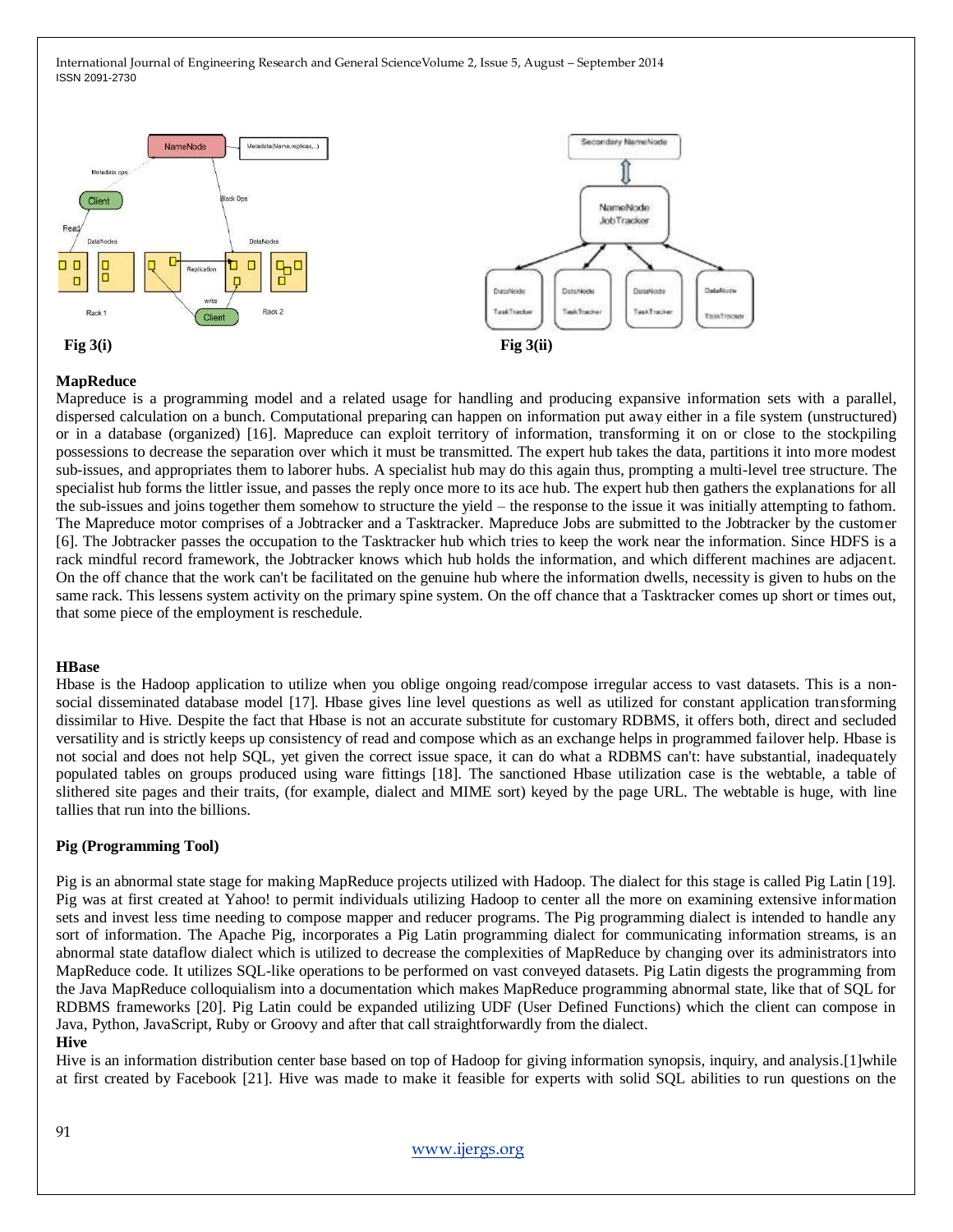colossal volumes of information that Facebook put away in HDFS. At the point when beginning Hive surprisingly, we can watch that it is working by posting its tables: there ought to be none. The order must be ended with a semicolon to advise Hive to execute it:

#### hive> SHOW TABLES**;**

#### OK

Hive fails to offer a couple of things contrasted with RDBMS however, for instance, it is best suited for cluster occupations not ongoing application preparing (fig 4). Hive needs full SQL help and does not give line level embeds redesigns or erase. This is the place Hbase, an alternate Hadoop module is worth contributing [22].



Fig. 4

### **Zookeeper**

Zookeeper is an elite coordination administration for dispersed applications where appropriated techniques coordinate with one another through an imparted progressive name space of information registers. Zookeeper is connected with specific perspectives that are obliged while planning and creating some coordination administrations [23]. The design administration helps putting away setup information and offering the information over all hubs in the appropriated setup. The naming administration permits one hub to discover a particular machine in a group of a huge number of servers. The synchronization administration gives the building pieces to Locks, Barriers and Queues. The locking administration permits serialized access to an imparted asset in the conveyed framework. The Leader Election administration serves to recoup the framework from programmed disappointment. Zookeeper is exceptionally performant, as well. At Yahoo!, where it was made, Zookeeper's throughput has been benchmarked at in excess of 10,000 operations for every second for compose predominant workloads.

### **Oozie**

Oozie is a Java Web-Application that runs in a Java servlet-holder - Tomcat and utilization a database to store: Workflow definitions & Currently running work process examples, including occurrence states and variables Oozie work process is an accumulation of activities (i.e. Hadoop Map/Reduce occupations, Pig employments) masterminded in a control reliance DAG (Direct Acyclic Graph), tagging an arrangement of activities execution [10] . With such a variety of Hadoop occupations running on diverse groups, there was a requirement for a scheduler when Oozie came into the scene. The highlight of Oozie is that it joins numerous consecutive employments into one consistent unit of work. There are two essential sorts of Oozie occupations: Oozie Workflow Jobs which is more like a Directed Acyclic Graph, which tags a succession of employments to be executed, and the other is Oozie Coordinator Jobs which are repetitive Workflow Jobs that are activated by the date and time accessibility.

### **Ambari**

Ambari is a device for provisioning, overseeing, and observing Hadoop groups. The immense gathering of administrator instruments and Apis conceal the multifaceted nature of Hadoop consequently rearranging the operation of and on bunches. Regardless of the extent of the bunch, Ambari improves the organization and support of the host. It preconfigures adjusts for viewing the Hadoop benefits and envisions and showcases the group operations in a straightforward web interface. The occupation symptomatic instruments help to imagine work interdependencies and perspective timetables for noteworthy employment execution and troubleshooting for the same [9]. The most recent adaptation holds Hbase multi-expert, controls for host and improved neighborhood storehouse setup.

#### **Sqoop**

Sqoop is an apparatus which gives a stage to trade of information in the middle of Hadoop and any social databases, information distribution centers and Nosql datastore. The change of the foreign made information is carried out utilizing Mapreduce or whatever available abnormal state dialect like Pig, Hive or Jaql[1]. Sqoop imports a table from a database by running a Mapreduce work that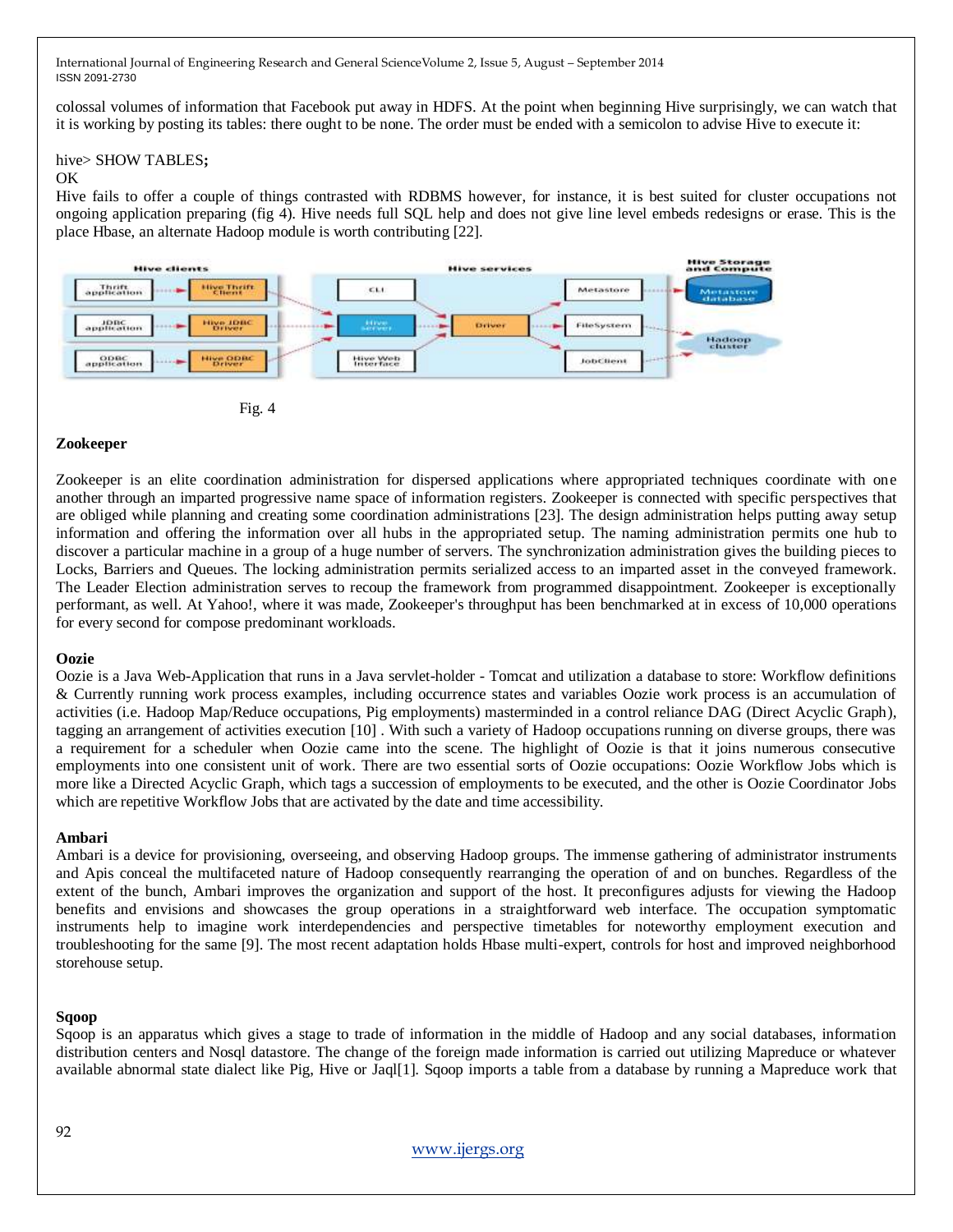concentrates columns from the table, and composes the records to HDFS. How does Map- Reduce read the lines? This area clarifies how Sqoop functions under the hood.



At an abnormal state, Figure shows how Sqoop interfaces with both the database source and Hadoop. Like Hadoop itself, Sqoop is composed in Java. Java gives an API called Java Database Connectivity, or JDBC, that permits applications to get to information put away in a RDBMS and investigate the way of this information.

## **YARN**

Yet Another Resource Navigator (YARN) The beginning arrival of Hadoop confronted issues where group was hard coupled with Hadoop and there were a few falling disappointments. This prompted the advancement of a structure called YARN [8]. Not at all like the past form, the expansion of YARN has given better adaptability, group usage and, client dexterity. The fuse of MapReduce as a YARN system has given full retrogressive similarity existing MapReduce errands and applications. It pushes viable use of assets while giving appropriated environment to the execution of an application. The approach of YARN has opened the Conceivable outcomes of building new applications to be based on top of Hadoop.

### *JAQL*

JAQL is a JSON based question dialect, which is abnormal state much the same as Pig Latin and Mapreduce. To endeavor enormous parallelism, JAQL changes over abnormal state inquiries into low-level questions. Like Pig, JAQL likewise does not uphold the commitment of having a pattern [15]. JAQL helps various in-fabricated capacities and center administrators. Include and Output operations on JAQL are performed utilizing I/O connectors, which is in charge of preparing, putting away and deciphering and furnishing a proportional payback as JSON organization.

### **Impala**

Impala is an open source inquiry dialect for gigantic parallel handling created by Cloudera that runs locally on Hadoop. The key profits of utilizing Impala is that it can perform intelligent dissection progressively, diminish information development and copy stockpiling in this way lessening expenses and furnishing joining with heading Business Intelligence apparatuses.

### **Flume**

One exceptionally basic utilization of Hadoop is taking web server or different logs from an expansive number of machines, and intermittently preparing them to haul out investigation data. The Flume venture is intended to make the information social event prepare simple and versatile, by running executors on the source machines that pass the information upgrades to gatherers, which then total them into extensive pieces that might be effectively composed as HDFS records. It's normally set up utilizing a charge line apparatus that backings normal operations, such as tailing a record or listening on a system attachment, and has tunable unwavering quality certifications that let you exchange off execution and the potential for information misfortune.

### **Hue**

Shade remains for Hadoop User Experience. It is an open source GUI for Hadoop, created by Cloudera. Its objective is to let client free from stresses over the underlying and backend unpredictability of Hadoop. It has a HDFS record program, YARN & MapReduce Job Browser, Hbase and Zookeeper program, Sqoop and Spark manager, an inquiry proofreader for Hive and Pig, application for Ozzie work processes, access to shell and application for Solr looks [12].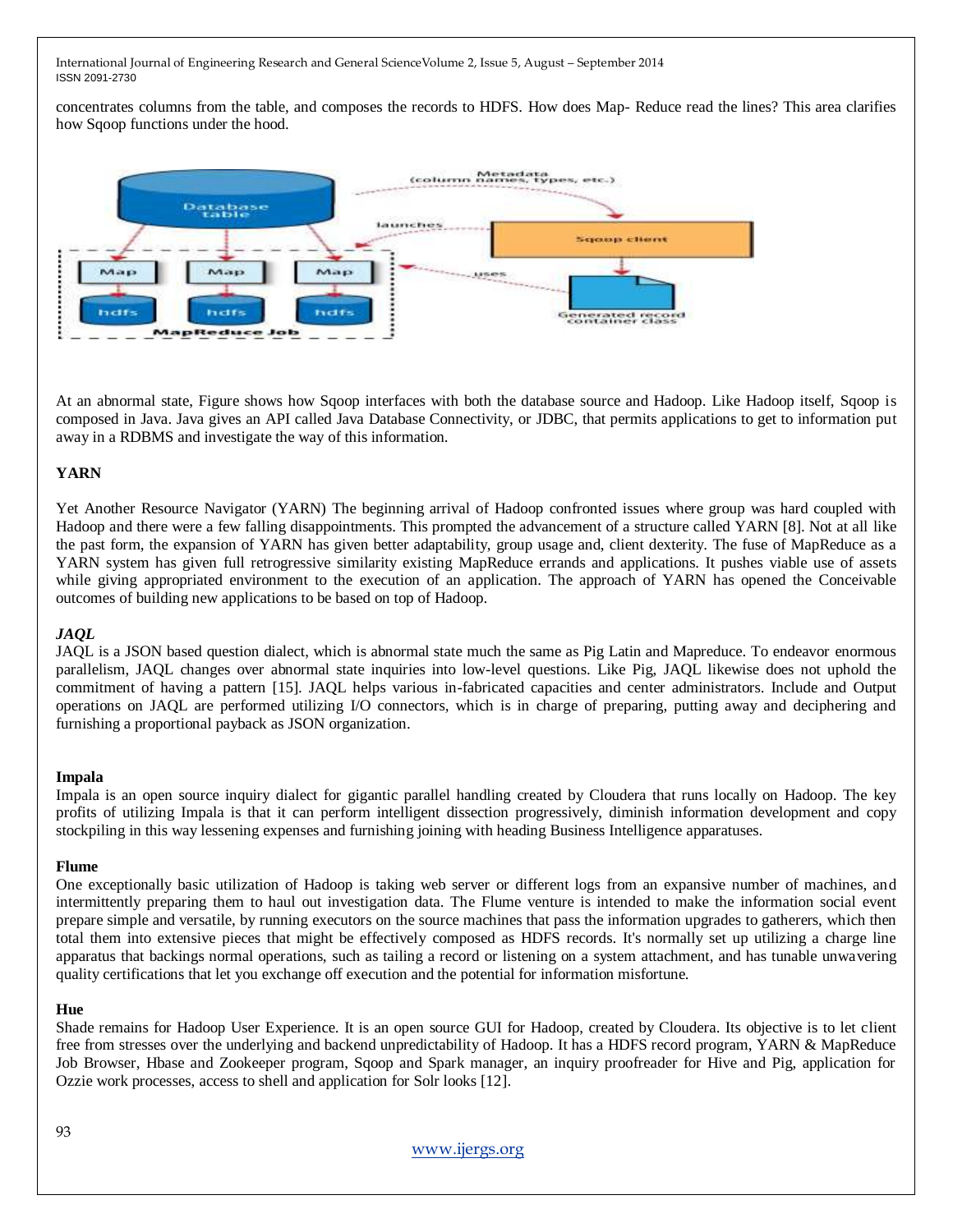### **Chukwa**

Chukwa is an information gathering framework for observing extensive conveyed frameworks. It is based on top of the HDFS and Mapreduce system and inherits Hadoop's adaptability and power. It exchanges information to gatherers and spares information to HDFS [13]. It holds information sins which saves crude unsorted information. A usefulness called Demux is utilized to add structures to make Chukwa records which in the long run go to the database for examination. It incorporates an adaptable tool compartment for showing, observing and dissecting results to bring about a noticeable improvement utilization of the gathered information.

## **Mahout**

Mahout is an open source schema that can run basic machine learning calculations on gigantic datasets. To accomplish that adaptability, the greater part of the code is composed as parallelizable occupations on top of Hadoop. Mahout is an adaptable machine learning library based on top of Hadoop focusing on synergistic separating, grouping and characterization [11]. With information developing at speedier rate consistently, Mahout explained the requirement for recollecting yesterday's strategies to process tomorrow's information It accompanies calculations to perform a great deal of normal errands, such as bunching and ordering items into gatherings, prescribing things focused around other clients' practices, and spotting traits that happen together a considerable measure. It's a vigorously utilized task with a dynamic group of engineers and clients, and its well worth attempting on the off chance that you have any huge number of transaction or comparative information that you'd get a kick out of the chance to get more esteem out of.

### **Cassandra**

Cassandra was produced to address the issue of customary databases. It takes after Nosql structure and consequently creates straight versatility and gives shortcoming tolerance via naturally reproduced to multi hubs on merchandise equipment or whatever available cloud foundation administrations. It brags of lower dormancy and represses local outages [14]. It is decentralized, flexible and has profoundly accessible nonconcurrent operations which are upgraded with different gimmicks.

# **Conclusion**

Presently a day, Hadoop may be more qualified for a lot of information; it is not the proposed result or the substitution for all issues. Just on account of information sets surpassing exabytes requesting expansive stockpiling, adaptability many-sided quality and dispersed records is Hadoop a suitable alternative. Separated from elucidating on the capacities of every framework, this paper gives knowledge on the functionalities of the different modules in the Hadoop .With information developing consistently; it is apparent that Big Data and its usage are the innovative result without bounds. Before long, very nearly all commercial ventures and associations around the globe will receive Big Data engineering for information administration.

# **REFERENCES:**

- [1] Tom White, "Hadoop: The Definitive Guide", O'Reilly Media, 2012 Edition.
- [2] Intel It Center, "Planning Guide- Getting started with Big Data"
- [3] Academia.edu, "Processing Big Data using Hadoop [Framework"](file:///H:\Hadoop%20&%20Big%20Data%20Managment%20Framework\Processing%20Big%20Data%20using%20Hadoop%20Framework%20%20%20Prashant%20Londhe%20-%20Academia.edu_files\Processing%20Big%20Data%20using%20Hadoop%20Framework%20%20%20Prashant%20Londhe%20-%20Academia.edu.htm)
- [4] Robert D. Schneider," Hadoop for Dummies"
- [5] Hadoop Distributed File System Architecture Guide, Online: http://hadoop.apache.org/docs/stable1/hdfs\_design.html
- [6] Donald Miner, Adam Shook, "MapReduce Design Patterns", O'Reilly Media, 2012 Edition
- [7] Jason Venner, "Pro Hadoop, Apress, 2009 Edition
- [8] Hadoop Yet Another Resource Navigator Hortonworks, Online: http:// hortonworks.com/hadoop/yarn/
- [9] Apache Ambari Hortonworks, Online:<http://hortonworks.com/hadoop/ambari/>
- [10] Apache Oozie Hortonworks, Online:<http://hortonworks.com/hadoop/oozie/>

## [www.ijergs.org](http://www.ijergs.org/)